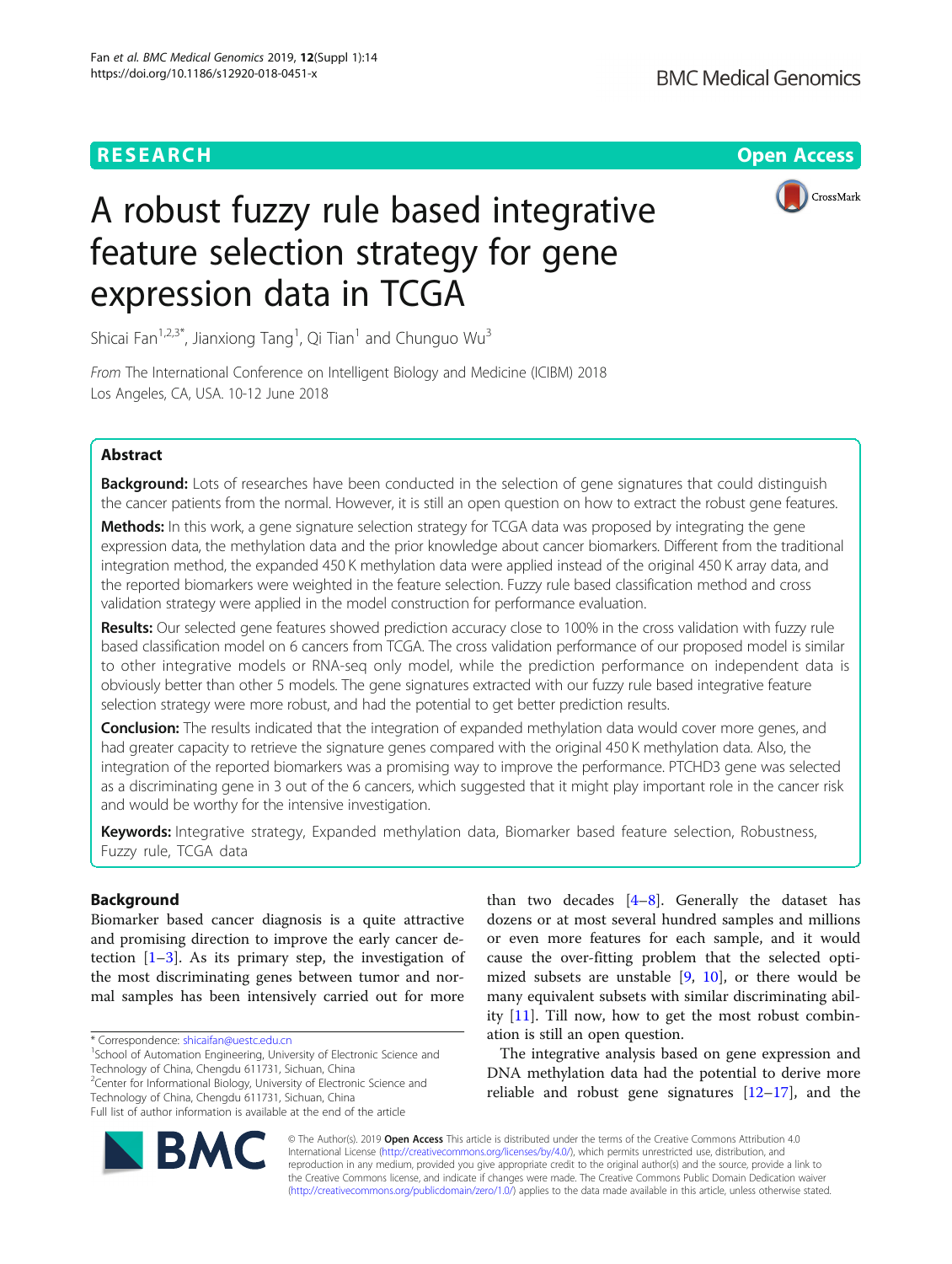fuzzy logic method has been suggested as an efficient way to incorporate biological knowledge with multiomics data to built classification model [[18\]](#page-7-0). However, integrative analysis is complicated by having a partial overlap because not all molecular levels are measured for all patients [\[14](#page-7-0)]. For the Cancer Genome Atlas (TCGA, [https://portal.gdc.cancer.gov//](https://portal.gdc.cancer.gov/)) which provided multiple-omics data, the integration of gene expression and DNA methylation profiles could improve the molecular subtype classification [\[15\]](#page-7-0). As the 450 K methylation data only cover less than 2% of human genome, the integration with DNA methylation profile in a larger scale would expect more promising results.

In this work, a more robust gene signature selection strategy was developed by integrating gene expression data, expanded DNA methylation data and prior knowledge. The strategy mainly include two steps: firstly, the integrative analysis was implemented on the RNA-seq data and expanded DNA methylation profile, the methylation profile was retrieved from a newly developed expanding algorithm [\[19](#page-7-0)], and included  $\sim$  18 times more CpG sites than 450 K methylation array data; then, the candidate gene features were further selected based on its combination performance with the reported biomarkers.

Fuzzy rule based classification method was applied in the model construction for its easy understanding of the results [[20\]](#page-7-0). On 6 cancer data from TCGA (BRCA, PRAD, LIHC, HNSC, KIRP and THCA), the prediction performances of these selected genes in the 10-fold cross validation were close to 100%, indicating that our selected gene features could classify the tumor and normal samples quite well. Applying other 4 gene feature selection models on the TCGA data, the cross validation results of three models were quite similar to our results. However, our proposed strategy demonstrated obvious better prediction performance on independent test data, indicating that gene signatures selected with our strategy were more discriminative to distinguish tumor samples from the the normal, and therefore, was more robust.

The fuzzy rules derived from the selected genes could provide the gene expression patterns of different cancers, which would be meaningful to understand the discriminant function explicitly. The discriminating genes that most commonly shared among the 6 cancers were CDKN2A and PTCHD3, which were both selected in three cancers. CDKN2A has been widely reported to act as a potential biomarker [[21](#page-7-0), [22\]](#page-7-0), while there were few reports about the cancer risk of abnormal expression of PTCHD3, which definitely shed light on the intensive investigation of PTCHD3 for its role in cancers.

# **Methods**

# Strategy of the robust gene feature selection

Aim to get the more robust gene signatures in tumors, an integrative selection strategy was proposed in this work. As shown in Fig. 1, the genes that were simultaneously differentially expressed and methylated were firstly selected as the candidate feature genes. Then, to make full use of the previous research results, the reported biomarker genes for each cancer were weighted

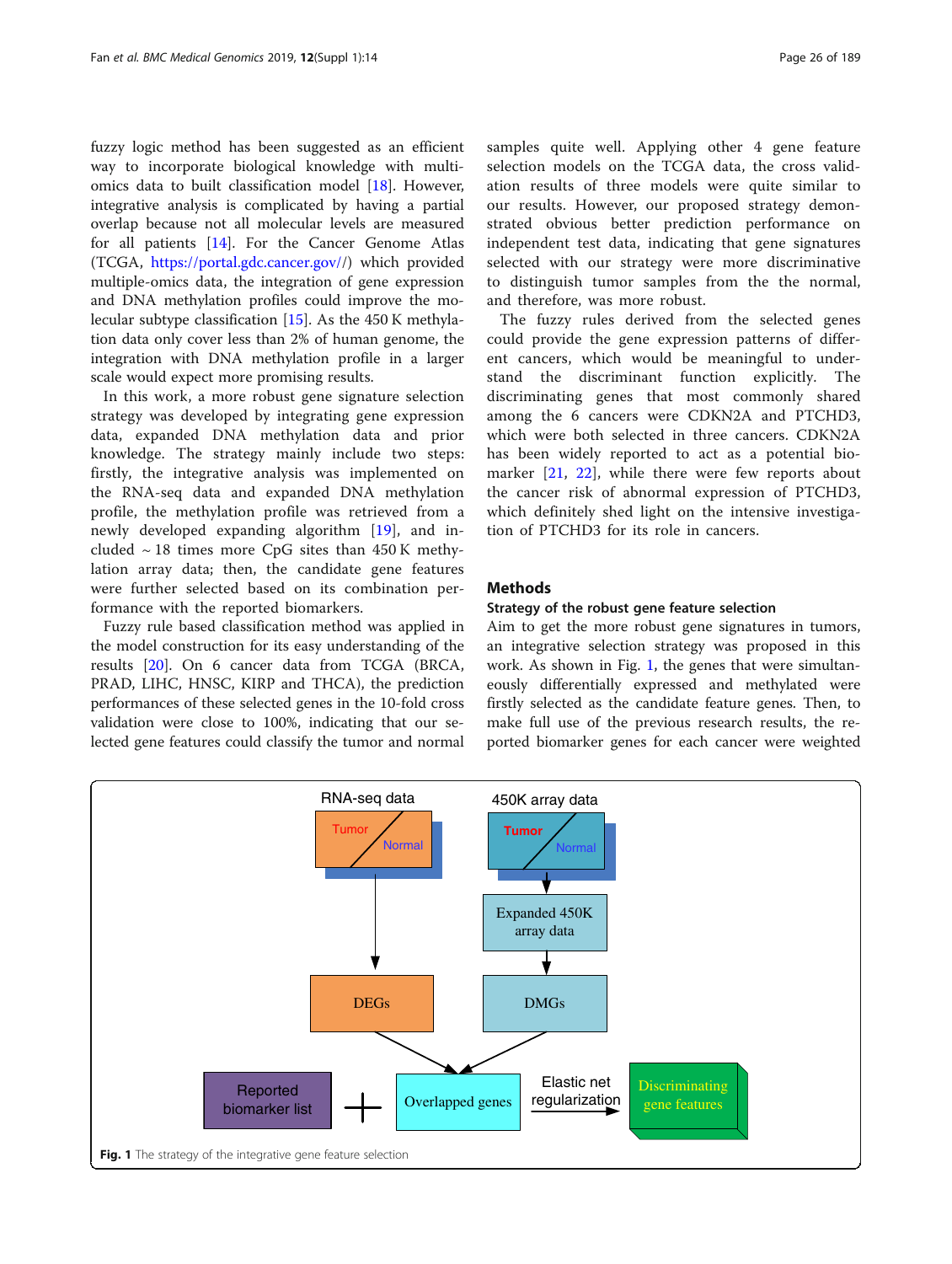in elastic-net regularized generalized linear models (glmnet package in R) to find the best combination genes from these candidate feature genes.

When considering the methylation data, we applied the expanding algorithm [[19\]](#page-7-0) to get the expanded methylation profile as the methylation landscape from 450 K methylation array is quite limited. The expanding algorithm predicted the methylation value of CpG site based on its most neighboring 450 K probes and its local methylation pattern, and illustrated high prediction accuracy. The expanded methylation profile was with 18 times more methylation loci than the original 450 K array.

When calculating the Differentially Methylated Genes (DMGs) between tumor and normal samples, the Differentially Methylated Loci (DML) were firstly calculated. A DML was a CpG locus which satisfied two requirements, firstly, it showed significantly higher/lower methylation value among tumor samples compared with normal samples in t-test (the adjusted  $p$ -value < 0.01); secondly, its absolute differential methylation value between tumor and normal samples was larger than 0.1. Only the genes whose promoter regions (TSS-1500,TSS + 500) contained any DML were considered. Then the Fisher's combined test was used to get the q-value to evaluate whether a gene is differentially methylated.

For the RNA-seq expression data of the 6 cancers, we firstly transformed them with log2 function, and then compared the expression level of each gene between tumor and normal samples with t-test. And only the significantly Differentially Expressed Genes (DEGs) were selected (the criteria were with absolute fold change  $>1$ , and adjusted  $p$ -value  $< 0.01$ ).

## Model construction

Rule based classification model was popularly applied in the classification to understand how the gene features could affect the prediction. Fuzzy rule based classification is an extension of the classical set theory to model sets whose elements have degrees of membership [\[20](#page-7-0)]. Our classification model was constructed with cross validation strategy and the pipeline was shown in Fig. [2.](#page-3-0)

With the selected gene features, the input spaces of the gene expression data were normalized to the range of [0, 1], and divided into 3 linguistic terms with "small", "medium" and "large". We chose the membership function to be Gaussian function, and the distribution parameters were  $N(0, 0.175)$ ,  $N(0.5, 0.175)$  and  $N(1, 0.175)$ . Then the fuzzy IF-THEN inferences based on the database were generated using the Mamdani model, and this process was repeated for all samples in the training data, and the final IF-THEN rules were output.

Similarly, the gene features selected based on only reported biomarkers, RNA-seq data, or gene features selected based on the integrative features of RNA-seq data and the original 450 K methylation data, or the integrative gene features that could be best combined with biomarkers, were also used to build the corresponding fuzzy rule based models.

The performances of all the fuzzy rule based models were evaluated with cross validation strategy. The sample data of each cancer were divided into 10 folds, 9 folds were used to train the classification model, and the remaining fold was applied to test the performance of the training model, and the operation was repeated for 10 times.

# Datasets

Cancer data were retrieved from TCGA, and RNA-seq data and 450 K methylation data of 6 cancers (BRCA, PRAD, LIHC, HNSC, KIRP, THCA) were selected because of their reasonable sample size.

The potential biomarkers for each cancer were derived from literature reports, the numbers of biomarkers used in the work for BRCA, PRAD, LIHC, HNSC, KIRP and THCA were 9, 6, 8, 7, 8 and 7, respectively, and were listed in Table [1](#page-3-0).

For the performance comparisons, the independent gene expression data for the 6 cancers were retrieved from Expression Project for Oncology (expO, [ftp://](ftp://ftp.ncbi.nlm.nih.gov/pub/geo/DATA/SeriesMatrix/GSE2109/) [ftp.ncbi.nlm.nih.gov/pub/geo/DATA/SeriesMatrix/](ftp://ftp.ncbi.nlm.nih.gov/pub/geo/DATA/SeriesMatrix/GSE2109/)

[GSE2109/\)](ftp://ftp.ncbi.nlm.nih.gov/pub/geo/DATA/SeriesMatrix/GSE2109/). And the gene expression data were normalized to the RNA-seq expression levels based upon quantiles to reduce the batch effect.

## Results

## Summary of the discriminating gene features

Based on the strategy of gene feature selection, the number of DEGs from RNA-seq data and DMGs from the expanded methylation data for BRCA, PRAD, LIHC, HNSC, KIRP and THCA were listed in Table [2.](#page-4-0)

Compared with DMGs from the original 450 K methylation array data (see Table [2](#page-4-0)), one could see that the expanded methylation landscape could provide more DMGs. The increased numbers were 205, 283, 306, 145, 217 and 484.

Then after extracting the most informative gene features combined with reported biomarkers using elastic net regression model, the most discriminate feature genes were finally obtained. The selected gene numbers for BRCA, PRAD, LIHC, HNSC, KIRP and THCA were 47, 23, 50, 21, 30 and 12, respectively.

## Performance description and comparisons

Based on these selected discriminating gene features, the prediction results using fuzzy rule based classification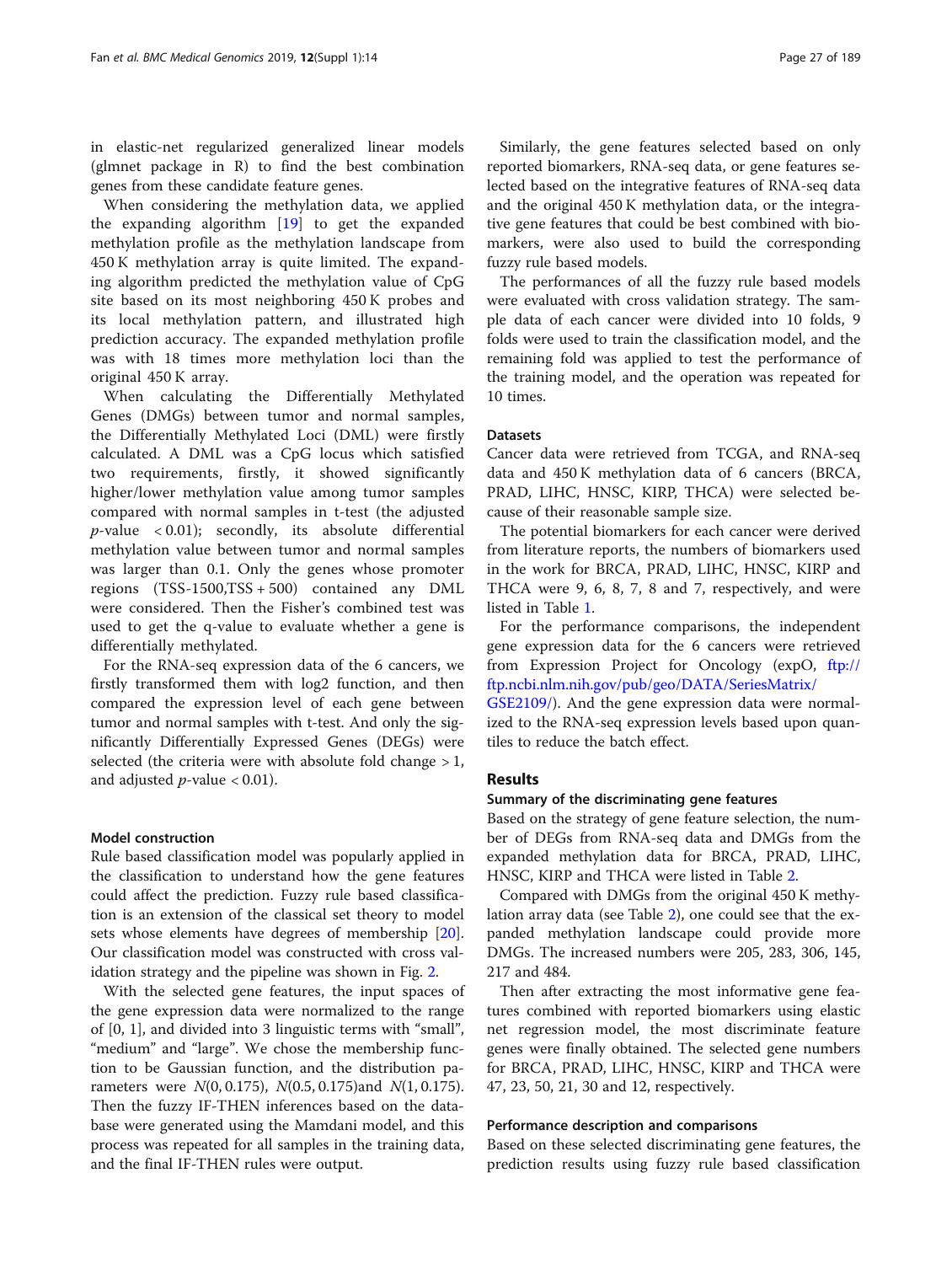<span id="page-3-0"></span>

model in 10-fold cross validation were shown in Fig. [3](#page-4-0) (BIOmarker+EXPression+Expanded METHylation, BIO + EXP + EMETH). The prediction accuracies and AUCs were all close to 100% in all of the 6 cancers.

Also we observed the cross validation performances of other four models with elastic-net regularized generalized linear model. They are: 1) Model based on only reported biomarkers (BIO); 2) model based on gene features selected from only RNA-seq data (EXP); 3) model based on gene features selected based on the integrative features of RNA-seq data and the original 450 K methylation array data (EXP + METH); and 4) the gene features from model EXP + METH were further selected based on its combination performance with the reported biomarkers (BIO + EXP + METH). Their cross validation results

Table 1 The list of selected biomarkers for each cancer

| Cancer Type | Applied biomarker                                         | Reference |
|-------------|-----------------------------------------------------------|-----------|
| <b>BRCA</b> | ESR1, ERBB2, MKI67, CCND1, CCNE1, ESR2, BRCA1, BRCA2, PGR | [27, 28]  |
| PRAD        | PCA3, PTEN, AMACR, KLK3, MALAT1, GOLM1                    | [1, 29]   |
| <b>LIHC</b> | AFP, DKK1, VEGFA, IGF1, IL6, CXCR2, CCR2, EP400           | [30]      |
| <b>HNSC</b> | CCR7, CD44, CEP55, CTTN, CXCR4, MMP2, NFKB1               | $[31]$    |
| <b>KIRP</b> | VHL, STC2, VCAN, VEGFA, CA9, VCAM1, HIF1A, BIRC5          | [32, 33]  |
| <b>THCA</b> | LGALS3, MET, BRAF, RET, HRAS, PAX8, PPARG                 | [34]      |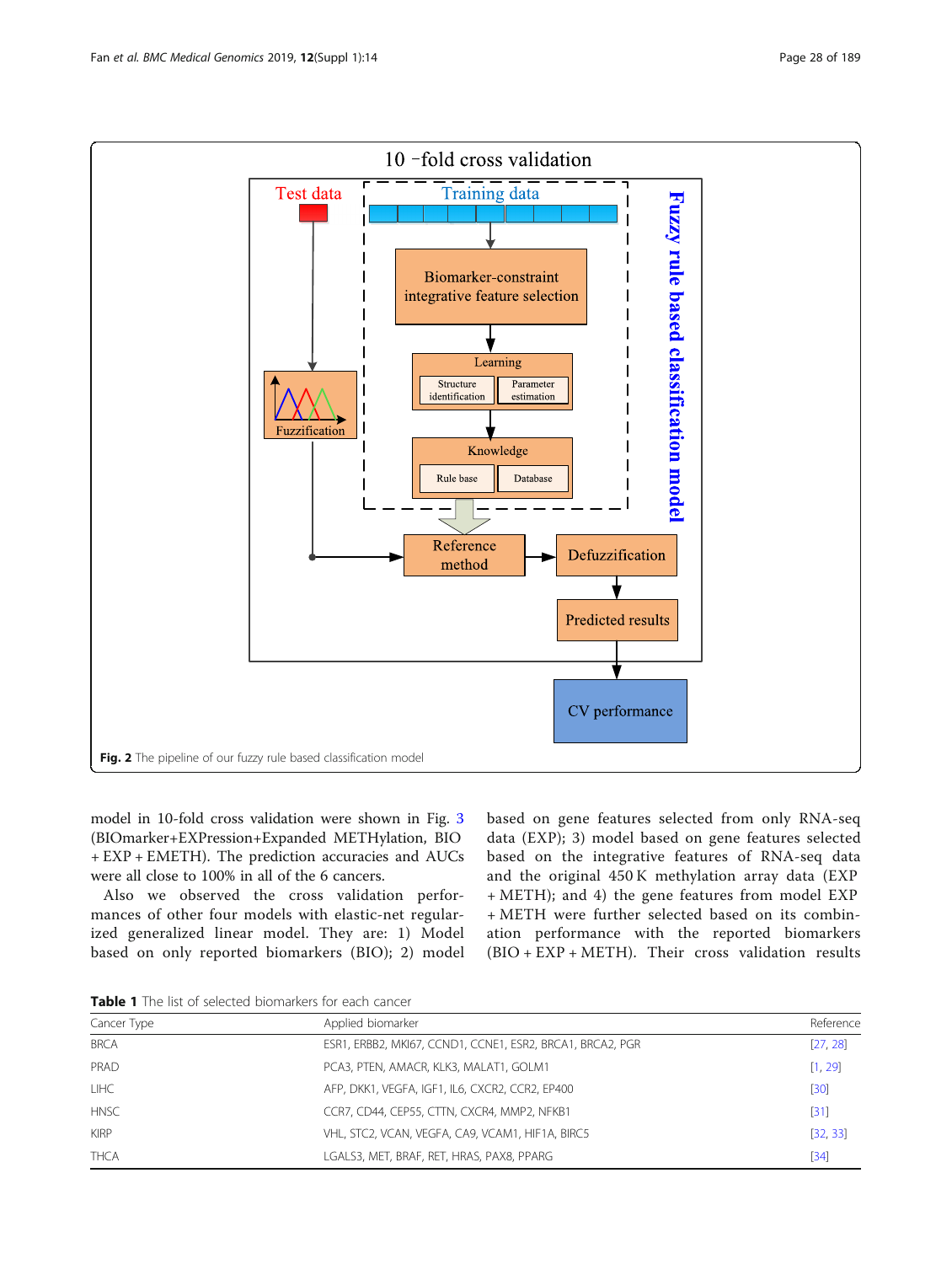| Cancer Type<br>#DEGs |      | #DMGs from the expanded methylation data | #DMGs from the original 450 K array |
|----------------------|------|------------------------------------------|-------------------------------------|
| <b>BRCA</b>          | 1702 | 2480                                     | 2275                                |
| PRAD                 | 901  | 2516                                     | 2233                                |
| <b>LIHC</b>          | 1665 | 3315                                     | 3009                                |
| <b>HNSC</b>          | 1417 | 2845                                     | 2700                                |
| <b>KIRP</b>          | 2192 | 1738                                     | 1521                                |
| <b>THCA</b>          | 1319 | 1053                                     | 569                                 |

<span id="page-4-0"></span>Table 2 The numbers of DEGs, EDMGs and DMGs

were also shown in Fig. 3. One could see that the cross validation performance of BIO model (the Acc and AUC were both around 0.8 in all of the 6 cancers) was relatively worse than other models. The cross validation performances of the other three models were similar to our BIO + EXP + EMETH model, and were all close to 100%, but the numbers of selected gene features and the gene lists in the four models were different. This is consistent with the previous results that there would be multiple equivalent gene combinations that showed discriminating ability.

To evaluate the reliability of these gene feature selection strategies above, some independent gene expression data of these cancers were extracted and predicted with the trained models. The prediction performances of each model on the 6 cancers were shown in Fig. [4](#page-5-0). One could see that the performances of the 5 models mentioned above varied. Our proposed BIO + EXP + EMETH model always outperformed other models in all of the 6 cancers, indicating that our strategy could select the more robust gene signatures between tumor and normal samples. The performances of BIO + EXP + METH model were worse than the BIO + EXP +

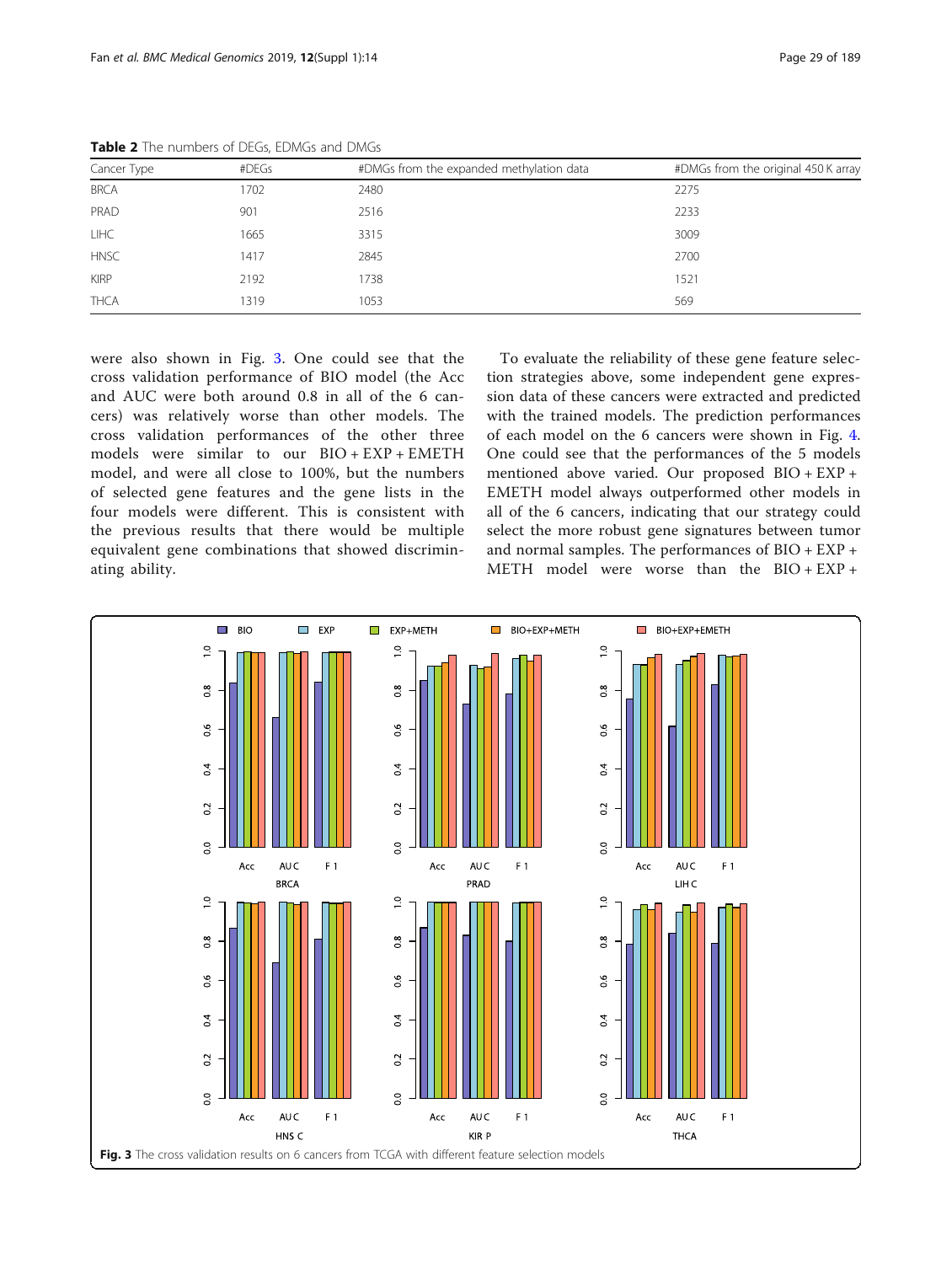<span id="page-5-0"></span>

EMETH model, indicating the superior performance when integrating with the expanded 450 K methylation data compared with the original 450 K methylation data. The result that  $BIO + EXP + METH$  model was better than EXP + METH model indicated that the reservation of the reported biomarkers could improve the prediction precision.

It is reasonable because what we emphasized in our strategy had obvious advantages over other models, firstly, the reservation of the reported biomarkers was a way to make use of the previous knowledge in cancer diagnosis; secondly, the expanded 450 K methylation data could introduce some important DMGs which missed in the original 450 K array data.

# Fuzzy rules and gene analysis

Another feature of our strategy was the application of fuzzy rule based classification model, which was more robust than hard rule based classification model, and could output classification rules easily understood by biologists. Taking THCA as an example, 12 genes were finally selected in the model, and one of the corresponding fuzzy rule for thyroid carcinoma classification was: IF (APOD is small)  $\land$  (CDKL2 is large)  $\land$ 

(CLEC4F is medium)  $\wedge$  (CSF2 is small)  $\wedge$  (HAPLN1 is medium)  $\land$  (ITIH2 is medium)  $\land$  (KLHDC8A is large)  $\land$ (KLK13 is medium)  $\land$  (MMP23A is small)  $\land$  (MYOC is small)  $\land$  (R3HDML is small)  $\land$  (RBP4 is medium), THEN the sample is a tumor sample.

Furthermore, we were interested in the selected gene features in each cancer (shown in Table [3](#page-6-0)), especially the genes simultaneously selected in several cancers. The top overlapped genes were CDKN2A (in BRCA, KIRP and LIHC) and PTCHD3 (in PRAD, HNSC and KIRP). CDKN2A is a gene acting as a tumor suppressor by regulating the cell cycle, therefore, it is reasonable that its abnormal expression pattern would be a common signature in different cancers, and it has been reported as a potential biomarker in previous reports [\[21](#page-7-0), [22\]](#page-7-0). For PTCHD3, it is a gene generally expressed in germ cells of the testis [[23\]](#page-7-0), and what the most interesting observation is that there are only two reports about its possible correlation with colorectal cancer [[24,](#page-7-0) [25](#page-7-0)]. As PTCHD3 indicated its discriminating ability in three cancers in our research, we speculate that it may be a potential biomarker for PRAD, HNSC and KIRP, and it is meaningful to carry out biological validation in the next step.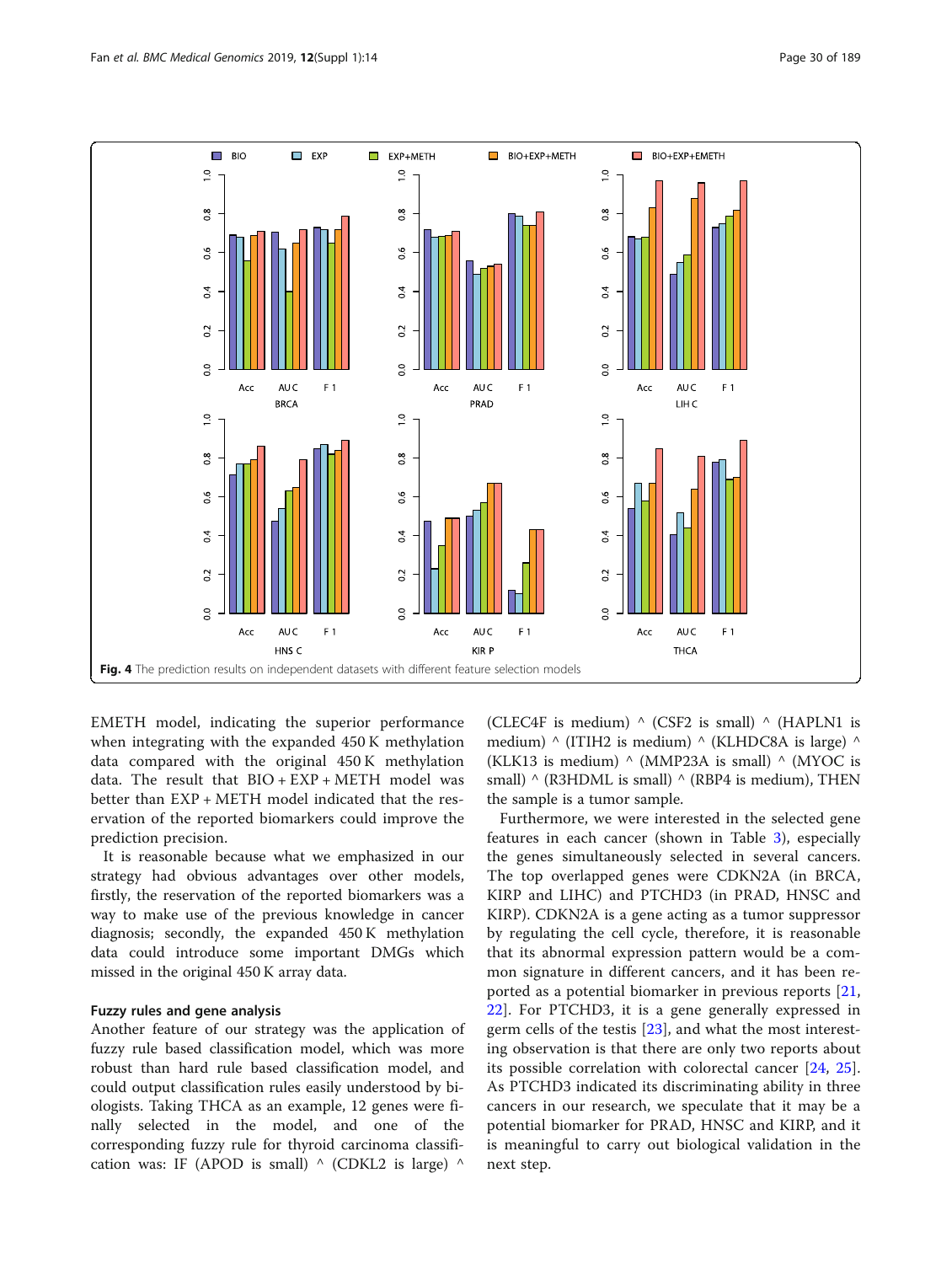<span id="page-6-0"></span>

|  |  | Table 3 The selected gene signatures in each of the cancer |  |  |
|--|--|------------------------------------------------------------|--|--|
|  |  |                                                            |  |  |

| Cancer Type | Selected gene signatures                                                                                                                                                                                                                                                                                                                                                                                      |
|-------------|---------------------------------------------------------------------------------------------------------------------------------------------------------------------------------------------------------------------------------------------------------------------------------------------------------------------------------------------------------------------------------------------------------------|
| <b>BRCA</b> | ABCB5, ADAMTS5, ALX4, ANPEP, APCDD1, ARHGAP20, BCHE, BRCA2, CCL11, CCL28, CDKN2A, CEBPA, CHRNA6, CNN1, COL6A6, CX3CL1,<br>DNAH14, EMILIN2, ERBB2, FGF10, GRID1, GSN, HTR2A, KCNJ2, KCNMB1, KLB, KRT4, LEP, LOXL1, LRIT2, MYOC, NRN1, OLFM3, OR10A3,<br>OXTR, P4HA3, PENK, PRSS55, PSG3, RAX2, RPE65, SH3TC2, TBX15, TPO, VGLL2, WISP1, WT1                                                                    |
| PRAD        | AMDHD1, AMY2B, AQP5, C17orf102, C19orf45, CHST4, GABRR1, GCKR, HSD17B3, IL17A, LTK, OVCH2, PTCHD3, PTGS2, RPL10L, SEPT12,<br>SOX8, TRH, TYR, UGT2B10, UGT3A1, VSIG10L, ZNHIT2                                                                                                                                                                                                                                 |
| TIHC.       | ADCYAP1R1, AMPD1, ANKRD34A, ANKRD34C, B3GALT5, B4GALNT1, C1orf177, CASQ2, CCL19, CD207, CDH13, CDKN2A, CSPG4, DMC1,<br>EBF2, ECM1, ELAVL2, EPO, FHL5, GJA1, GJC1, GLYATL2, GOLGA8A, GYPA, HBB, HBD, HSF4, HSPG2, IFITM4P, IL20RA, IL20RB, IRX3, LCE2D,<br>MARCH4, MKRN3, NPAS4, NRXN1, OR51E2, PCSK2, PDZD2, PKMYT1, PMP2, RBM11, SEMA5B, SFTA1P, SLC17A8, SLCO1C1, STC2, TAC1,<br><b>TM4SF18</b>             |
| <b>HNSC</b> | ALG1L, BOC, CA13, CLDN10, CMA1, CNTFR, DIXDC1, FGFR2, FOXS1, GBX2, GPT, HCN1, HOXC6, HOXC9, HOXD10, HOXD9, HPR, KALRN,<br>KIR2DS4, LAIR2, LPPR5, MARCH4, MMP13, PAEP, PCDHGA9, PCDHGB7, PCK1, PHGDH, PIK3R1, PTCHD3, RIMS4, SCIN, SDPR, SLC46A2,<br>SLC5A8, SORBS2, SOX11, SPP1, SRD5A2, SVIP, TAC1, TGFBR3, TMEM132C, TMEM217, TRPC4, ZIC5, ZNF132, ZNF43, ZNF486, ZNF608,<br>ZNF626, ZNF677, ZNF813, ZNF844 |
| <b>KIRP</b> | ABCA4, AFAP1L2, ALDOB, ASPG, B3GALT2, BIRC5, C17orf78, CA9, CCNI2, CDKN2A, CHP2, CLDN19, ENOX1, FOXD2, GINS2, GREM2, INSRR,<br>KIFC2, KNG1, MET, MUC15, MYOM1, NOTUM, PLIN2, PTCHD3, SFRP1, SIAH3, SPRR2A, ST6GALNAC3, VEGFA                                                                                                                                                                                  |
| <b>THCA</b> | APOD, CDKL2, CLEC4F, CSF2, HAPLN1, ITIH2, KLHDC8A, KLK13, MMP23A, MYOC, R3HDML, RBP4                                                                                                                                                                                                                                                                                                                          |

# **Discussion**

Due to the complex nature of cancer, the investigation of potential biomarkers for cancer diagnosis is still far from the end. And the current feature selection methods suffer from the lack of robustness.

Aim to improve the robustness of feature selection, a gene feature selection strategy was proposed in this work. The DEGs were firstly filtered with the requirement that they should be simultaneously differentially methylated. Because of the low coverage of 450 K methylation array, an expanding algorithm was applied to get 18 times more CpG loci, and produced more DMGs. Then these candidate gene features were further screened based on their combination performance with some reported biomarkers.

Besides the high cross validation performance on TCGA data, our proposed gene feature selection strategy could get better prediction performances on six independent cancer gene expression data, which verified our conclusion that the proposed feature selection strategy would be more robust. And the PTCHD3 gene, which indicated discriminating ability in cancer prediction in three cancers, was worth for further exploring.

From the prediction results on the independent data (Fig. [4](#page-5-0)), the performances based on the  $EXP + METH$ were better than the EXP model in 4 of the 6 cancers, while the performances in BRCA and THCA were worse, which was consistent with some concerns that the simple integration of gene expression data and 450 K methylation data might not achieve better prediction results [[26\]](#page-7-0). Therefore, the integrative analysis with expanded 450 K array data would be a promising direction for better performance. For the prediction results on KIRP, one could see that none of the models could get satisfying classification results. We speculate that the KIRP samples of TCGA and expO might be from quite

different subtypes, and the discriminating patterns based on TCGA samples do not reflect the abnormal patterns in tumor samples from expO.

In our strategy, the expanded 450 K methylation data were retrieved based on an expanding algorithm, whose prediction accuracy is around 90%. It is the truth that the methylation values of some expanded CpG loci may not reflect their true methylation status, but our method could reduce its affection. Firstly, the definition of DMG was based on all the promoter CpG loci included in the expanded profile, the inaccuracy of one locus or small proportion of promoter CpG loci would not obviously affect the methylation status of the whole promoter; secondly, the candidate gene features should be not only differentially methylated, but also differentially expressed, therefore, the filtering requirements also helped filter the false differentially methylated genes caused by the inaccurate prediction of the expanding algorithm.

# **Conclusions**

In this paper, we proposed a novel multi-omics data integration strategy to retrieve the robust gene signatures in the classification of tumor and normal samples, and the proposed strategy could achieve the best prediction performances comparing with other models. The strategy could be applied in the integrative analysis of other omics data, especially the idea of the application of expanding the limited 450 K methylation array data.

# Abbreviations

BIO + EXP + EMETH: BIOmarker+EXPression+Expanded METHylation; BIO + EXP + METH: BIOmarker+EXPression+METHylation; BIO: BIOmarkers; BRCA: Breast invasive carcinoma; DEG: Differentially Expressed Genes; DMGs: Differentially Methylated Genes; DML: Differentially Methylated Loci; EXP + METH: EXPression+METHylation; EXP: EXPression; HNSC: Head and neck squamous cell carcinoma; KIRP: Kidney renal papillary cell carcinoma;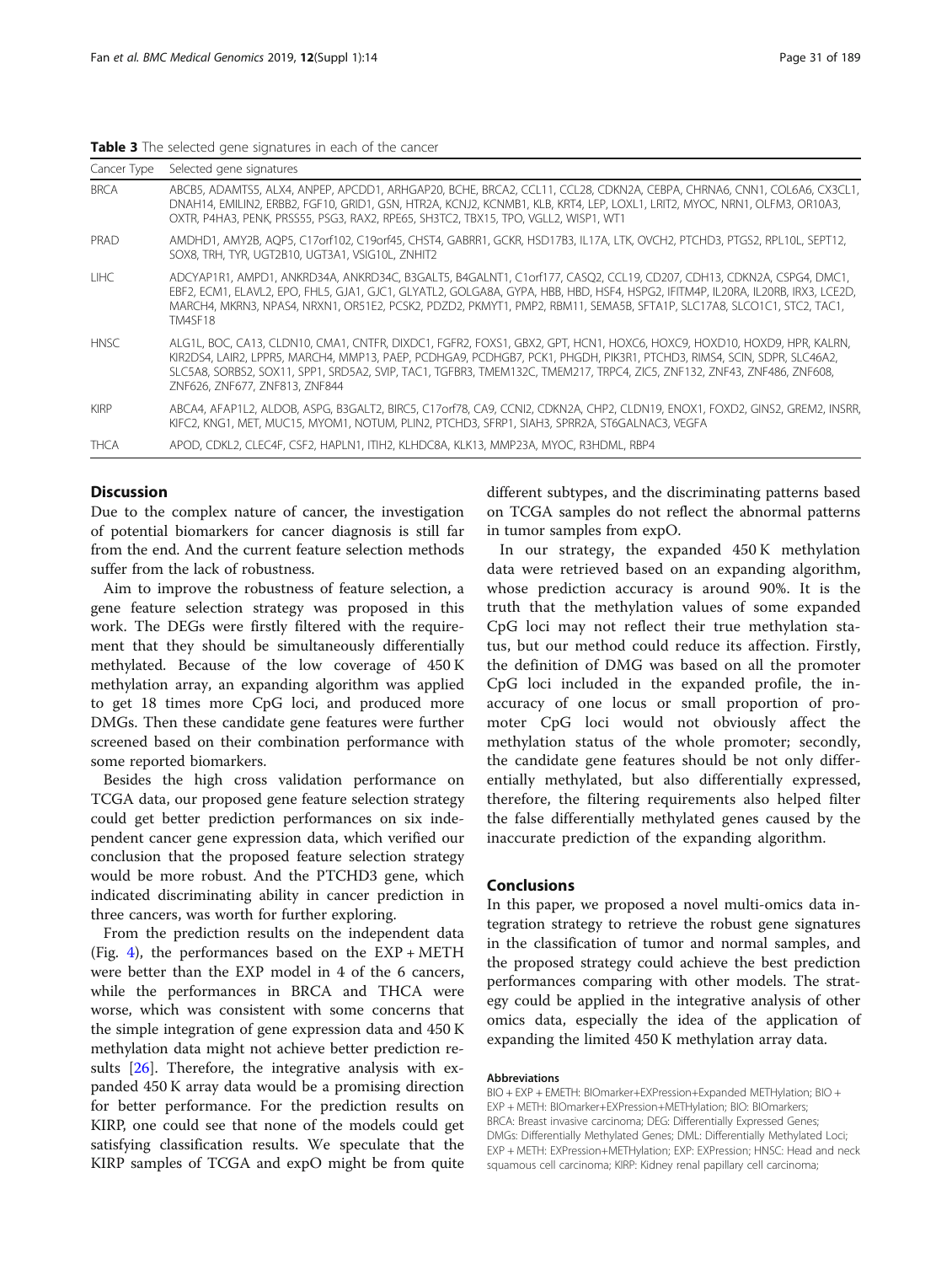<span id="page-7-0"></span>LIHC: Liver hepotocellular carcinoma; PRAD: Prostate adenocarcinoma; TCGA: the Cancer Genome Atlas; THCA: Thyroid carcinoma

#### Acknowledgements

Not applicable.

#### Funding

Publication charges for this article have been partially funded by the National Natural Science Foundation of China under No. 61503061 and No. 61872063, the Fundamental Research Funds for the Central Universities under No. ZYGX2016J102, and the open fund of Key Laboratory of Symbolic Computation and Knowledge Engineering of Ministry of Education under No. 93K172017K02.

#### Availability of data and materials

The datasets supporting the results of this article are from TCGA and NCBI. The RNA-seq data and methylation data are downloaded from TCGA, and the external validation data is from NCBI GEO (GSE2109).

#### About this supplement

This article has been published as part of BMC Medical Genomics Volume 12 Supplement 1, 2019: Selected articles from the International Conference on Intelligent Biology and Medicine (ICIBM) 2018: medical genomics. The full contents of the supplement are available online at [https://bmcmedgeno](https://bmcmedgenomics.biomedcentral.com/articles/supplements/volume-12-supplement-1.) [mics.biomedcentral.com/articles/supplements/volume-12-supplement-1.](https://bmcmedgenomics.biomedcentral.com/articles/supplements/volume-12-supplement-1.)

# Authors' contributions

SF and JT conceived the study. SF, JT, QT and CW performed the analysis. SF and JT wrote the manuscript with support from all authors. All authors read and approved the final manuscript.

#### Ethics approval and consent to participate

Not applicable.

# Consent for publication

Not applicable.

#### Competing interests

The authors declare that they have no competing interests.

# Publisher's Note

Springer Nature remains neutral with regard to jurisdictional claims in published maps and institutional affiliations.

# Author details

<sup>1</sup>School of Automation Engineering, University of Electronic Science and Technology of China, Chengdu 611731, Sichuan, China. <sup>2</sup>Center for Informational Biology, University of Electronic Science and Technology of China, Chengdu 611731, Sichuan, China. <sup>3</sup>Key Laboratory of Symbolic Computation and Knowledge Engineering of Ministry of Education, Jilin University, Changchun 130012, China.

## Published: 31 January 2019

#### References

- 1. Laxman B, Morris DS, Yu JJ, Siddiqui J, Cao J, Mehra R, Lonigro RJ, Tsodikov A, Wei JT, Tomlins SA, et al. A first-generation multiplex biomarker analysis of urine for the early detection of prostate cancer. Cancer Res. 2008;68(3):645–9.
- Brambilla C, Fievet F, Jeanmart M, de Fraipont F, Lantuejoul S, Frappat V, Ferretti G, Brichon PY, Moro-Sibilot D. Early detection of lung cancer: role of biomarkers. Eur Respir J. 2003;21:36S–44S.
- 3. McPhail S, Johnson S, Greenberg D, Peake M, Rous B. Stage at diagnosis and early mortality from cancer in England. Br J Cancer. 2015;112:S108–15.
- 4. van de Vijver MJ, He YD, van 't Veer LJ, Dai H, Hart AAM, Voskuil DW, Schreiber GJ, Peterse JL, Roberts C, Marton MJ, et al. A gene-expression signature as a predictor of survival in breast cancer. N Engl J Med. 2002; 347(25):1999–2009.
- 5. Abeel T, Helleputte T, Van de Peer Y, Dupont P, Saeys Y. Robust biomarker identification for cancer diagnosis with ensemble feature selection methods. Bioinformatics. 2010;26(3):392–8.
- 7. Min W, Liu J, Zhang S. Network-regularized sparse logistic regression models for clinical risk prediction and biomarker discovery. IEEE/ACM Trans Comput Biol Bioinform. 2016.
- 8. Liu CC, Chen WSE, Lin CC, Liu HC, Chen HY, Yang PC, Chang PC, Chen JJW. Topology-based cancer classification and related pathway mining using microarray data. Nucleic Acids Res. 2006;34(14):4069–80.
- 9. Diao GQ, Vidyashankar AN. Assessing genome-wide statistical significance for large p small n problems. Genetics. 2013;194(3):781.
- 10. Ge RQ, Zhou ML, Luo YX, Meng QH, Mai GQ, Ma DL, Wang GQ, Zhou FF. McTwo: a two-step feature selection algorithm based on maximal information coefficient. Bmc Bioinformatics. 2016;17.
- 11. Cestarelli V, Fiscon G, Felici G, Bertolazzi P, Weitschek E. CAMUR: knowledge extraction from RNA-seq cancer data through equivalent classification rules. Bioinformatics. 2016;32(5):697–704.
- 12. Kim D, Li R, Lucas A, Verma SS, Dudek SM, Ritchie MD. Using knowledgedriven genomic interactions for multi-omics data analysis: metadimensional models for predicting clinical outcomes in ovarian carcinoma. J Am Med Inform Assoc. 2017;24(3):577–87.
- 13. Heng JF, Zhang F, Guo XW, Tang LL, Peng LM, Luo XP, Xu XX, Wang SM, Dai LZ, Wang J. Integrated analysis of promoter methylation and expression of telomere related genes in breast cancer. Oncotarget. 2017;8(15):25442–54.
- 14. Hieke S, Benner A, Schlenl RF, Schumacher M, Bullinger L, Binder H. Integrating multiple molecular sources into a clinical risk prediction signature by extracting complementary information. Bmc Bioinformatics. 2016;17.
- 15. Taskesen E, Babaei S, Reinders MMJ, de Ridder J. Integration of gene expression and DNA-methylation profiles improves molecular subtype classification in acute myeloid leukemia. Bmc Bioinformatics. 2015;16.
- 16. Xiong Q, Ancona N, Hauser ER, Mukherjee S, Furey TS. Integrating genetic and gene expression evidence into genome-wide association analysis of gene sets (vol 22, pg 386, 2012). Genome Res. 2013;23(5):905–5.
- 17. Zhu B, Song N, Shen RL, Arora A, Machiela MJ, Song L, Landi MT, Ghosh D, Chatterjee N, Baladandayuthapani V, et al. Integrating clinical and multiple Omics data for prognostic assessment across human cancers. Sci Rep. 2017;7.
- 18. Pavel AB, Sonkin D, Reddy A. Integrative modeling of multi-omics data to identify cancer drivers and infer patient-specific gene activity. BMC Syst Biol. 2016;10.
- 19. Fan SC, Li CZ, Ai RZ, Wang MC, Firestein GS, Wang W. Computationally expanding infinium HumanMethylation450 BeadChip array data to reveal distinct DNA methylation patterns of rheumatoid arthritis. Bioinformatics. 2016;32(12):1773–8.
- 20. Riza LS, Bergmeir C, Herrera F, Benitez JM. Frbs: fuzzy rule-based Systems for Classification and Regression in R. J Stat Softw. 2015;65(6):1–30.
- 21. Jarmalaite S, Kannio A, Anttila S, Lazutka JR, Husgafvel-Pursiainen K. Aberrant p16 promoter methylation in smokers and former smokers with nonsmall cell lung cancer. Int J Cancer. 2003;106(6):913–8.
- 22. Meeks JJ, Carneiro BA, Pai SG, Oberlin DT, Rademaker A, Fedorchak K, Balasubramanian S, Elvin J, Beaubier N, Giles FJ. Genomic characterization of high-risk non-muscle invasive bladder cancer. Oncotarget. 2016;7(46):75176–84.
- 23. Fan J, Akabane H, Zheng XH, Zhou XA, Zhang L, Liu Q, Zhang YL, Yang J, Zhu GZ. Male germ cell-specific expression of a novel patcheddomain containing gene Ptchd3. Biochem Biophys Res Commun. 2007; 363(3):757–61.
- 24. Smith CG, Naven M, Harris R, Colley J, West H, Li N, Liu Y, Adams R, Maughan TS, Nichols L, et al. Exome Resequencing identifies potential tumor-suppressor genes that predispose to colorectal Cancer. Hum Mutat. 2013;34(7):1026–34.
- 25. Jiao S, Peters U, Berndt S, Bezieau S, Brenner H, Campbell PT, Chan AT, Chang-Claude J, Lemire M, Newcomb PA, et al. Powerful set-based geneenvironment interaction testing framework for complex diseases. Genet Epidemiol. 2015;39(8):609–18.
- 26. Zhao Q, Shi XJ, Xie Y, Huang J, Shia BC, Ma SG. Combining multidimensional genomic measurements for predicting cancer prognosis: observations from TCGA. Brief Bioinform. 2015;16(2):291–303.